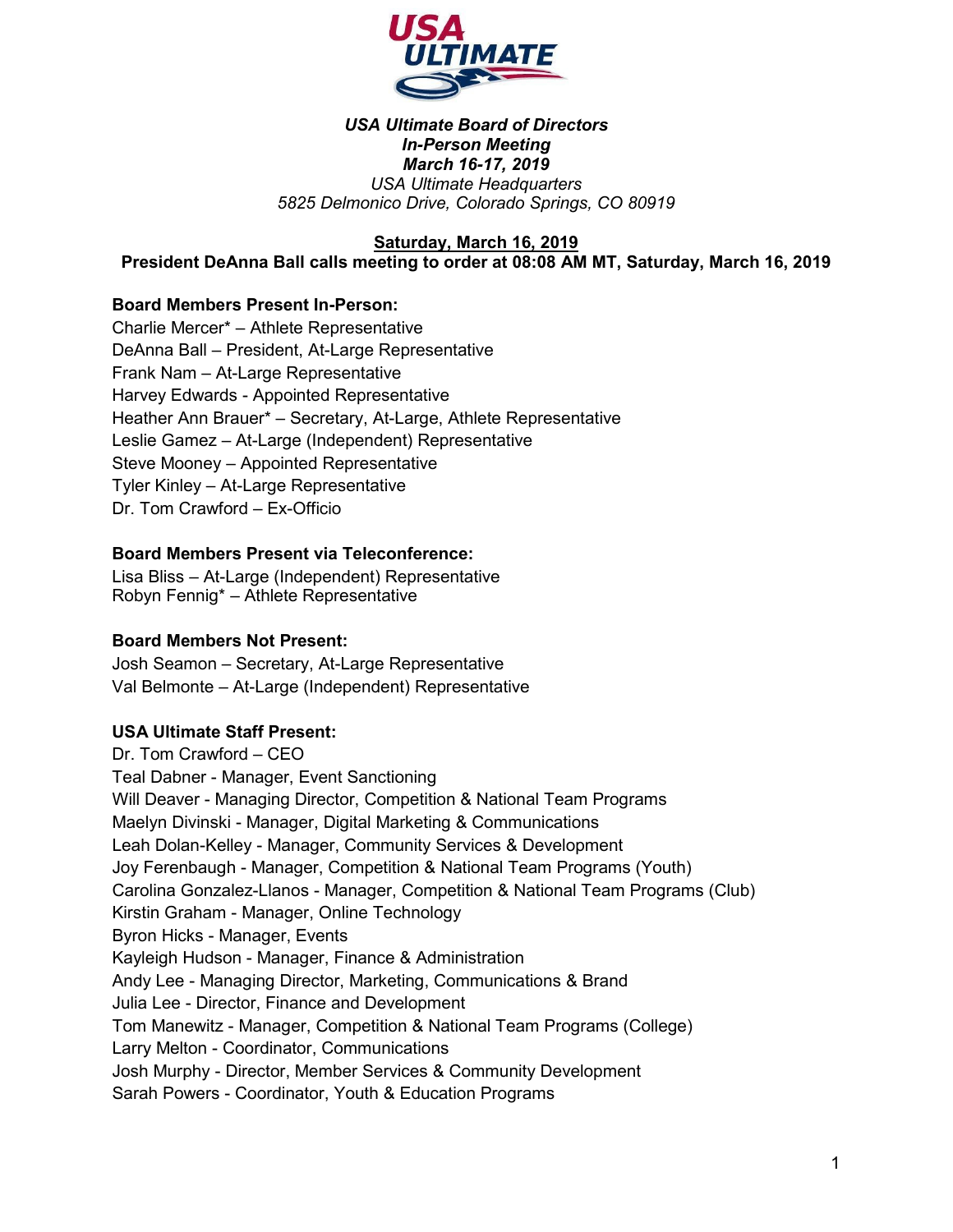

Dan Raabe - Manager, Youth & Education Programs David Raflo - Manager, Events Stacey Waldrup - Senior Manager, Communications

## **Guests:**

Kelly Skinner, Vice President, USOC Sport Performance Denise Parker, Vice President, USOC NGB Services Erica Baruch, Principal/Consultant at Erica Baruch Consulting

Elite athletes are denoted by a \*

### **Welcomes/Introduction/Agenda Review**

Presented by DeAnna Ball & Tom Crawford

- The Board reviews legal agreement and governing standards.
- The Board defines teamwork as coming together and building together.

# **USOC Presentation**

Presented by Kelly Skinner & Denise Parker

- The USOC has been attending NGB Board meetings and reviewing the assessment that was previously completed.
- Both the USA Ultimate Board Assessment (completed by 2018 Board members) and the NGB Aggregate Assessment was reviewed.
- USOC is getting a lot of pressure from Congress and others to take a more engaged role with NGBs.
- There will be massive reforms in USOC in three areas in 2019:
	- NGB oversight and USOC role with NGBs
	- Athlete engagement with both NGBs and USOC
	- Athlete safety
- Emphasis on SafeSport and creation of SafeSport Center.
- The USOC recognizes and 100% supports athletes' ability to self-express. There is a lot of education to help athletes understand what the response and impact of their choices may be.
- Creating independent committees, outside of current Board members, for the Audit and Ethics Committee and Nominating committee is a best practice that many Boards follow.

# **EDI Discussion**

Presented by Erica Baruch

- Tom Crawford introduces Erica Baruch did her undergraduate at Stanford and masters at Georgetown and law degree at Berkeley and has been doing EDI work for many years.
- Erica will be one of three groups of consultants that USA Ultimate will be engaging with to deliver on the objectives of the Strategic Plan announced in late 2019.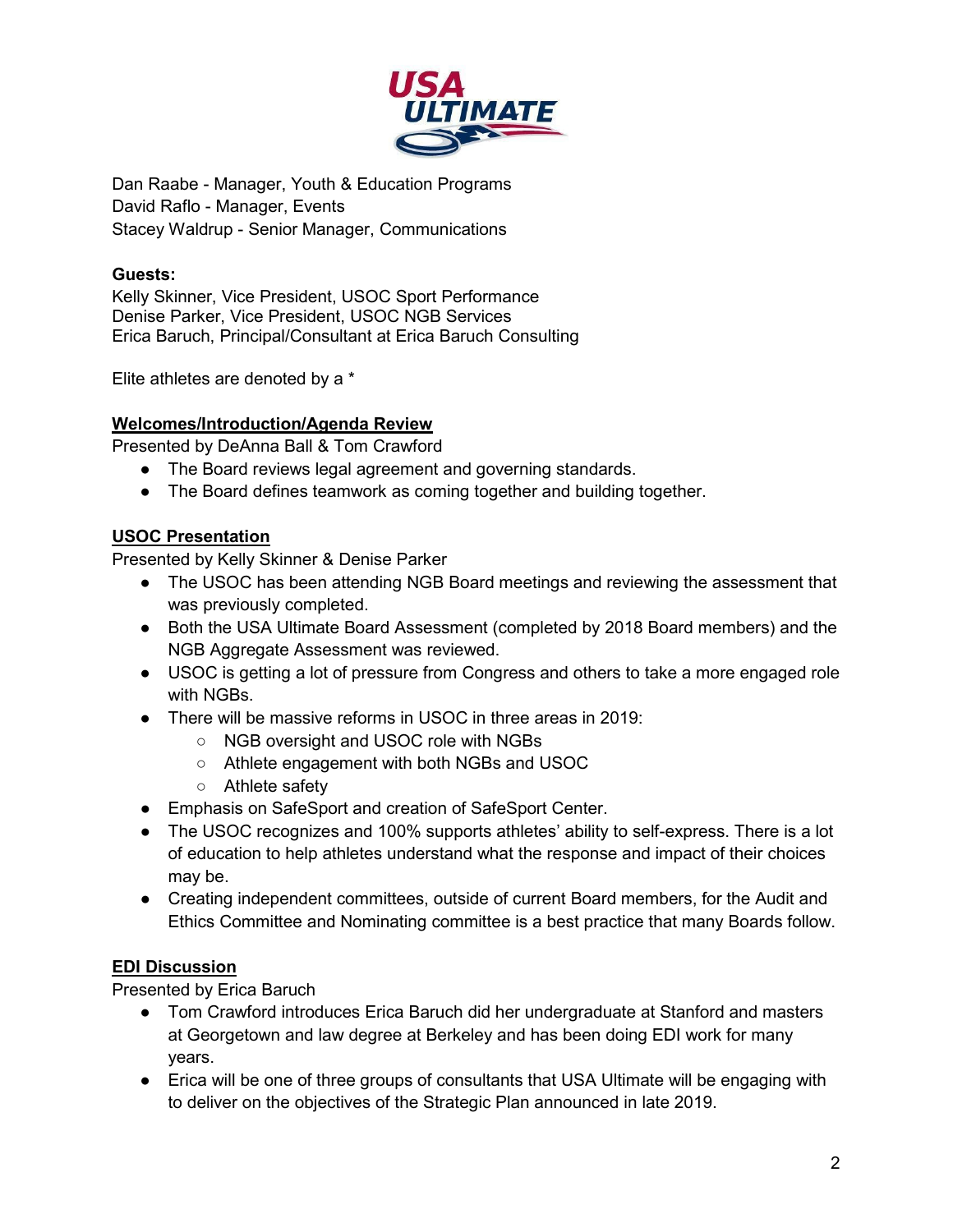

- o Erica Baruch is an independent EDI consultant focused on organizational transformation and assists organizations in implementing diversity, equity and inclusion strategies that impact both day-to-day operations and the ability to work successfully with diverse communities.
	- Erica will work closely with both Staff and Board using a Three Domain approach.
- $\circ$  The Adaway Group provides consulting and training services in the areas of equity, inclusion, social justice, strategic planning and organizational change.
	- They are currently reviewing USA Ultimate documentation, policies, and processes.
- $\circ$  Cadoux Consulting offers training and facilitation on a range of topics related to equitable practice, oppression, implicit bias and prejudice, and systems thinking in organizations and communities.
	- They will be continuing to work at the community and local levels, through STAR and other programs.
- Erica will be leading USA Ultimate in EDI work through a Three Domain approach:
	- o Personal and Professional Development
	- o Infrastructure Development
	- o Engagement of Underrepresented Communities
- Erica facilitated a conversation with the Board on communication norms for EDI discussions.
- Three key questions were discussed as a Board:
	- o How will this work make USA Ultimate more effective?
	- o What would be lost if USA Ultimate does not engage in this work?
	- o What will it look like if USA Ultimate is successful in carrying out the vision of the Strategic Plan?
- The Board's overarching role in this work is support and promotion, as well as monitoring progress and celebrating success along the way.

# **SOAR Discussion**

Presented by Will Deaver

- Rules Policy and Revision Process was presented for discussion.
	- o Guiding philosophy
		- Safety is now a quiding principle.
		- Consistent rule set that allows adaptations, as necessary.
	- o Process
		- New committee with more diverse representation.
		- Rules will be reviewed and updated on a 2-year cycle.
		- Plans to engage WFDF to minimize consistencies.
		- Feedback and experimentation will inform rule changes.
	- o Education
		- USA Ultimate plans to do a better job of ensuring that have the materials they need and understand the rules.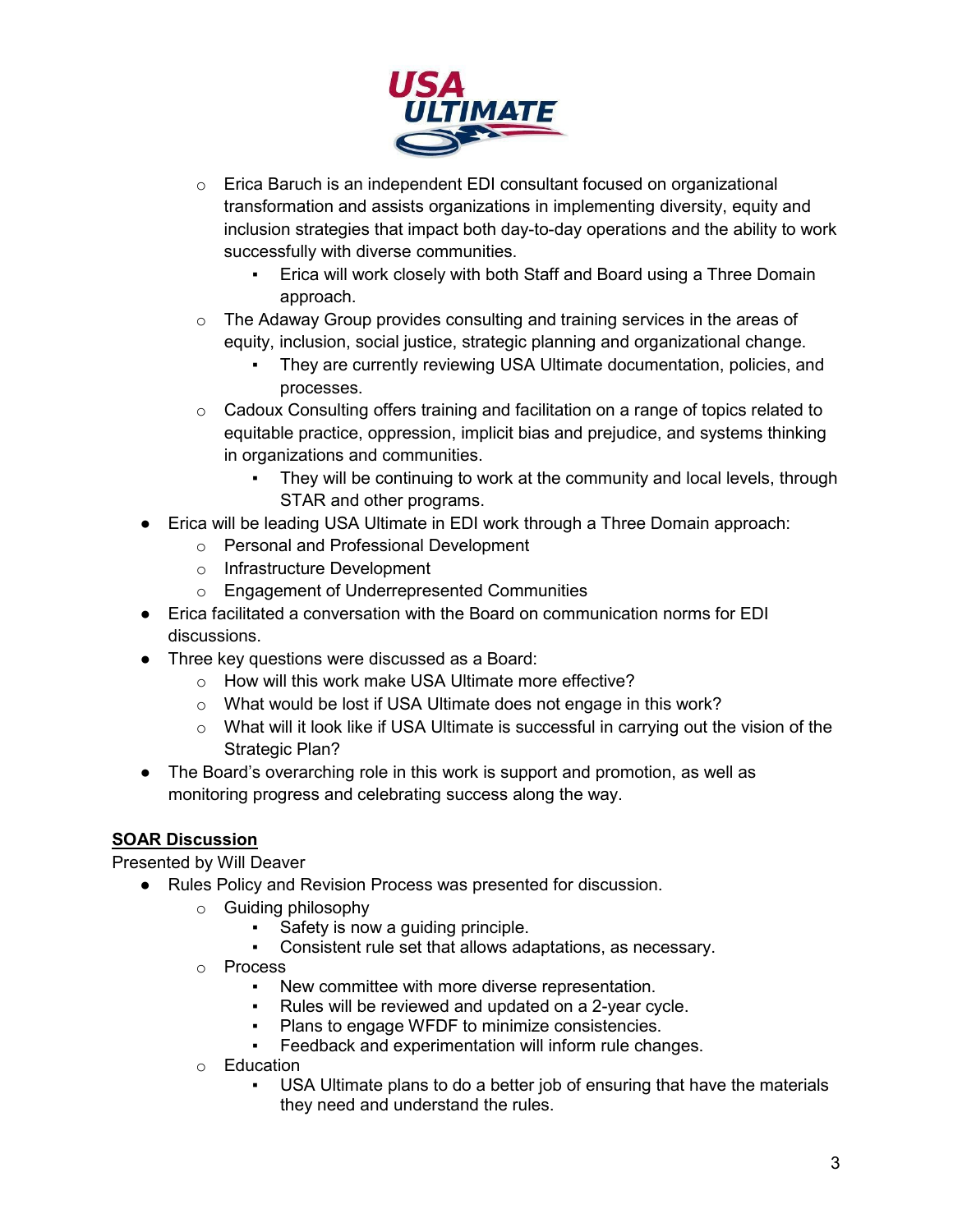

● New rules are currently being heavily discussed by the Rules Working Group, these will be sent to SOAR Committee, and the Board will do the final approval.

## **2018 Financial Update/Program Highlights**

Presented by Tom Crawford and Julia Lee

- Tom Crawford reviews how the budgeting process works at USA Ultimate.
- Board reviewed the 2018 Financial Report, staff did a phenomenal job in 2018 and we are on track in 2019.
- Highlights from Staff in 2019:
	- o New website was launched and is continuing to be built out.
	- o Membership growth was seen, as well as new Affiliates and State Based Organizations.
	- o Strategic Plan was launched with an emphasis on EDI.
	- $\circ$  The 50<sup>th</sup> Anniversary celebration was a huge success.
	- $\circ$  Exceptional events with some key highlights being: DI College, DIII College, US Open/YCC combination event, and Club Nationals/Anniversary combination event.
	- $\circ$  Engaged a lot on the international circuit working closely with WFDF to showcase the sport: U24 and U20 in the same year, Master events, WFDF Championships in the US.
	- $\circ$  US Open Women's Championship game on ESPN2 had the largest audience ever on the largest platform.
	- o Produced two #LIVEULTIMATE commercials.
	- $\circ$  Produced 155 games with an emphasis on gender and divisional equity in visibility.
	- o Piece in the New York Times on ultimate.
	- o Expansion of the USA Ultimate App with searchable rules and whiteBoard features.
- Tom and DeAnna, as well as Board, acknowledge and appreciate the staff and their incredible work in 2018, during a very challenging year.

# **Freedom of Expression**

Presented by Will Deaver

- Discussion around guidelines for players around what they can and cannot do at USA Ultimate events or when representing USA Ultimate to promote a cause, position, or belief.
- Currently, USA Ultimate value players' and teams' right to express themselves in a respectful way if the means comply with the team uniform requirements and other guidelines (e.g. props, safety, language, noise).
- The Board had a discussion of recent events and their impact on players and USA Ultimate.